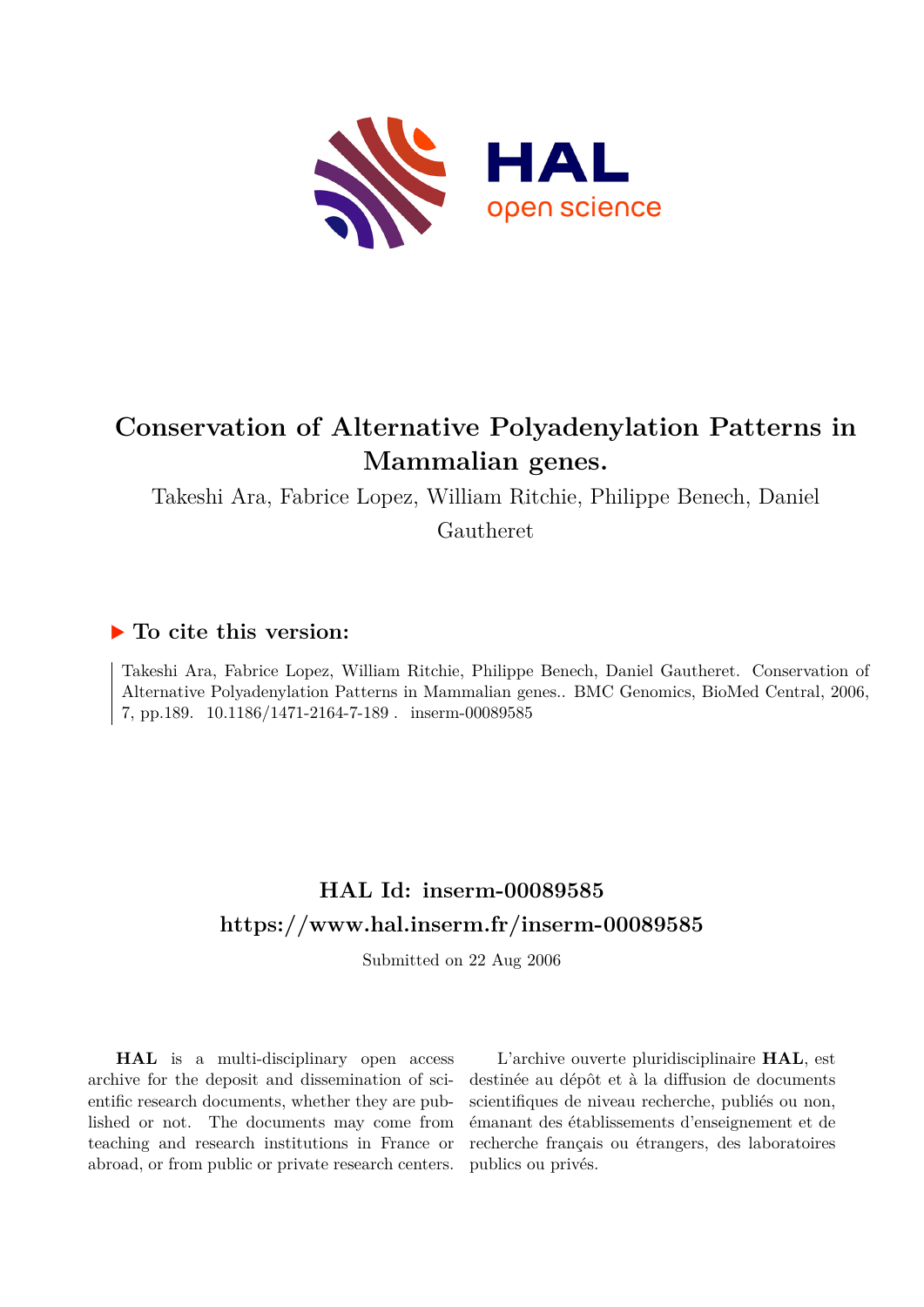# Research article **Contract Contract Contract Contract Contract Contract Contract Contract Contract Contract Contract Contract Contract Contract Contract Contract Contract Contract Contract Contract Contract Contract Contra**

# **Conservation of alternative polyadenylation patterns in mammalian genes**

Takeshi Ara<sup>1</sup>, Fabrice Lopez<sup>1</sup>, William Ritchie<sup>1</sup>, Philippe Benech<sup>1</sup> and Daniel Gautheret\*1,2

Address: <sup>1</sup>INSERM ERM 206, Université de la Méditerranée, Luminy Case 906, 13288 Marseille, Cedex 09, France and <sup>2</sup>Institut de Génétique et Microbiologie, Université Paris-Sud – CNRS UMR 8621, Bât 400, 91405 Orsay Cedex, France

Email: Takeshi Ara - ara@tagc.univ-mrs.fr; Fabrice Lopez - lopez@tagc.univ-mrs.fr; William Ritchie - ritchie@tagc.univ-mrs.fr; Philippe Benech - benech@tagc.univ-mrs.fr; Daniel Gautheret\* - gautheret@esil.univ-mrs.fr

\* Corresponding author

Published: 26 July 2006

*BMC Genomics* 2006, **7**:189 doi:10.1186/1471-2164-7-189

[This article is available from: http://www.biomedcentral.com/1471-2164/7/189](http://www.biomedcentral.com/1471-2164/7/189)

© 2006 Ara et al; licensee BioMed Central Ltd.

This is an Open Access article distributed under the terms of the Creative Commons Attribution License [\(http://creativecommons.org/licenses/by/2.0\)](http://creativecommons.org/licenses/by/2.0), which permits unrestricted use, distribution, and reproduction in any medium, provided the original work is properly cited.

Received: 31 March 2006 Accepted: 26 July 2006

## **Abstract**

**Background:** Alternative polyadenylation is a widespread mechanism contributing to transcript diversity in eukaryotes. Over half of mammalian genes are alternatively polyadenylated. Our understanding of poly(A) site evolution is limited by the lack of a reliable identification of conserved, equivalent poly(A) sites among species. We introduce here a working definition of conserved poly(A) sites as sites that are both (i) properly aligned in human and mouse orthologous 3' untranslated regions (UTRs) and (ii) supported by EST or cDNA data in both species.

**Results:** We identified about 4800 such conserved poly(A) sites covering one third of the orthologous gene set studied. Characteristics of conserved poly(A) sites such as processing efficiency and tissue-specificity were analyzed. Conserved sites show a higher processing efficiency but no difference in tissular distribution when compared to non-conserved sites. In general, alternative poly(A) sites are species-specific and involve minor, non-conserved sites that are unlikely to play essential roles. However, there are about 500 genes with conserved tandem poly(A) sites. A significant fraction of these conserved tandems display a conserved arrangement of major/minor sites in their 3' UTR, suggesting that these alternative 3' ends may be under selection.

**Conclusion:** This analysis allows us to identify potential functional alternative poly(A) sites and provides clues on the selective mechanisms at play in the appearance of multiple poly(A) sites and their maintenance in the 3' UTRs of genes.

## **Background**

Alternative polyadenylation site selection is an important source of transcript diversity in higher eukaryotes. The resulting 3' untranslated region (UTR) variants may differ by their cellular localization, stability or translational efficiency, thus contributing to tissue-specific or developmental stage-specific regulation of gene function [1]. For at least 50% of genes in mammalian genomes, several polyadenylation sites are present and mRNAs with different 3'UTR regions can be produced from a single gene [2- 4]. Alternative poly(A) sites are commonly classified into tandem  $poly(A)$  sites that locate in the same 3'-exon, and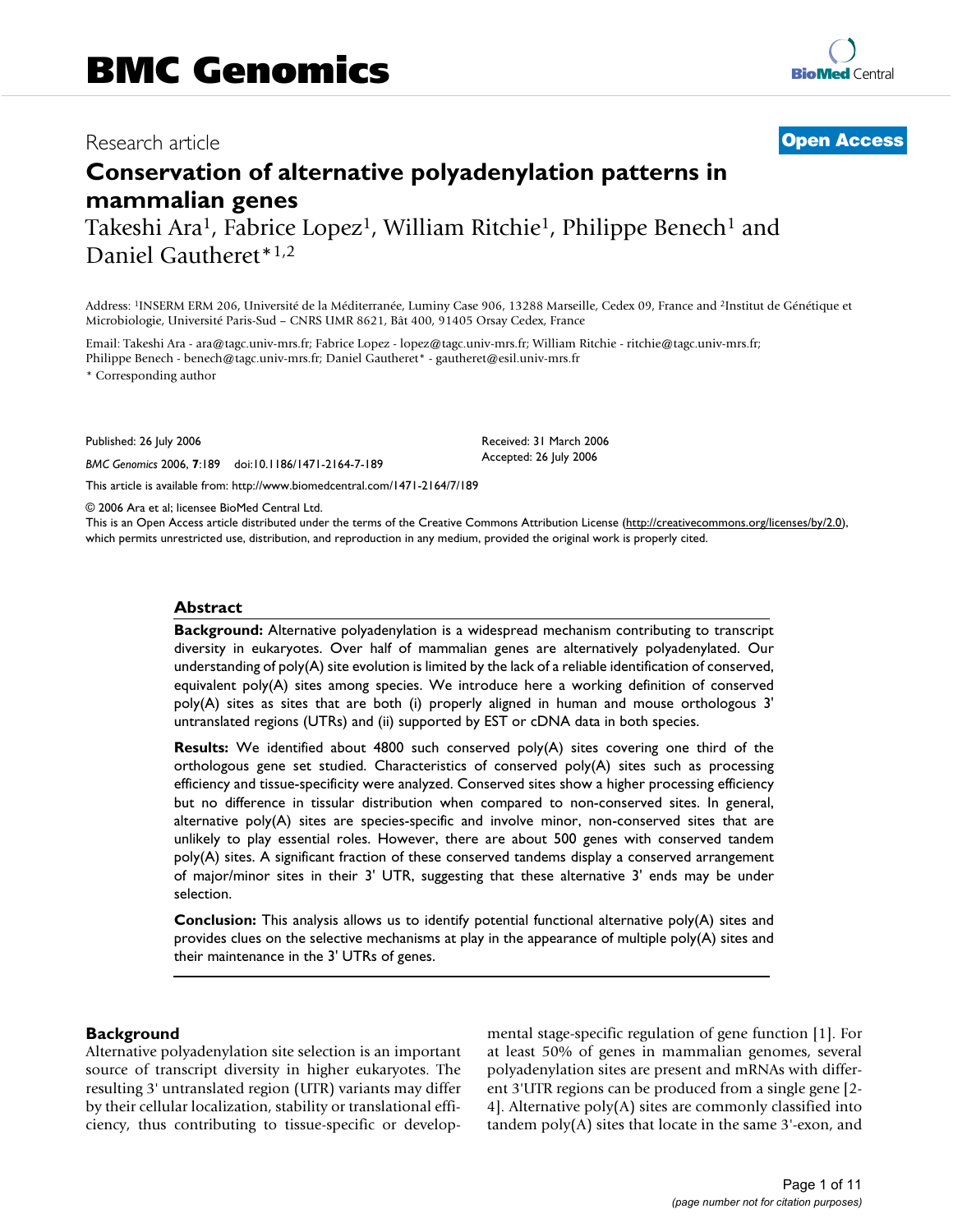sites located in different exons (including composite exon) formed by alternative splicing [1,4,5]. Alternative 3' ends involving different 3' exons may impact the coding sequence and therefore have obvious functional consequences. However, the actual functional impact of tandem poly(A) sites, producing 3' ends that differ solely by the length of the 3' UTR, is still largely unknown.

Analysis of tissular biases in poly(A) site usage has suggested a frequent tissue-specific regulation of 3' variants in human [6-8]. Recent studies have re-examined alternative polyadenylation in the light of comparative genomics [3- 5,7-9]. Features such as the presence of multiple cleavage sites, distribution of poly(A) signal variants and nucleotide composition of flanking regions were reported to be similar in human and mouse [4]. In addition, the numbers and organization of polyadenylation sites in human and mouse orthologs showed significant correlations, suggesting that some alternative polyadenylation patterns are evolutionarily conserved. These studies, however, did not directly address the conservation and functional significance of individual poly(A) sites. Here, we further exploit the tools of comparative genomics to identify and characterize functional alternative polyadenylation sites in the human and mouse genome.

In order to study the evolutionary conservation of  $poly(A)$ sites, we need to reliably identify homologs of each alternative poly(A) site in a given gene. We introduce here a method to perform this assignment using both multiple alignments of 3'UTR regions and EST mapping of polyadenylation sites. The functional analysis of conserved and non-conserved poly(A) sites was then carried out based on EST counts and cDNA/EST library information. This resulted in the identification of about 4800 poly(A) sites conserved between human and mouse genes. Comparing the processing efficiency, tissue-specificity and spatial location of conserved and non-conserved poly(A) sites, we identified the characteristic features of conserved sites and estimated the ratio of alternative poly(A) sites under selective pressure. This analysis was complemented by a listing of conserved poly(A) sites with possible tissue-specific usage.

# **Results**

# *Identifying conserved and non-conserved poly(A) sites*

We performed a complete mapping of all 3' ESTs and fulllength cDNAs onto the human and mouse genomes. After clustering EST and cDNA hits, potential poly(A) sites were identified based on several quality criteria including the presence of at least two ESTs/cDNA ending at site, reduced dangling ends in Blast matches, lack of potential internal priming tract in downstream genomic region and presence of a canonical or variant poly(A) signal near 3' end. We identified a total of 66,647 and 52,270 candidate poly(A) sites in the human and mouse genome, respectively which were then mapped to flanking Ensemblannotated genes.

Alternative poly(A) site may be found in tandem in the same 3' exon, or in different 3' exons when associated to alternative splicing. We want to avoid the latter case, as poly(A) site usage may be dictated first by alternative splicing, which is itself conserved to some extent for specific genes in animal genomes [10,11]. To avoid interference from alternative splicing, we only considered poly(A) sites located in the 3'-most exon, and following the 3'-most stop codon in case of alternative splice forms. This retained 27,654 poly(A) sites for 14,574 human genes and 25,987 poly(A) sites for 15,199 mouse genes. The resulting estimate of 1.8  $poly(A)$  sites/gene is comparable to previous ones [4,5] with a slight increase for mouse imputable to an expanded mouse EST database.

To compare poly(A) sites located on ortholog gene pairs in human and mouse, we aligned 3'UTR regions of all 14,481 ortholog pairs and we defined as "conserved" those human and mouse poly(A) sites displaying aligned poly(A) signals and EST/cDNA support in both species (Figure 1A). Poly(A) sites with EST/cDNA support whose poly(A) signals were not aligned were considered as nonconserved (Figure 1B), even when the cleavage site itself was properly aligned (Figure 1C). Multiple aggregated cleavage sites occurring after a single poly(A) signal (only  $\sim$ 1% of total poly(A) sites in our procedure) were discarded. We obtained a total of  $4,807$  conserved  $poly(A)$ sites and 33,458 non-conserved poly(A) sites. The conserved/non-conserved ratio is about 0.3 in either species. Among conserved poly(A) sites, 3711 were single sites and 1096 were multiple sites from 503 orthologous gene pairs. By our definition, 20% of human genes have a conserved poly(A) site and 2.5% of human genes have multiple conserved poly(A) sites. Figure 2 shows that conservation is higher in single  $poly(A)$  sites (33%) than in tandem  $poly(A)$  site (18%). This suggests that alternative poly(A) sites are evolutionally less conserved than single poly(A) sites. The complete list of human/mouse conserved poly(A) sites is presented in Additional file 1.

# *Number of sites and position in UTR*

Tian *et al*. [4] have reported that poly(A) site configurations (single sites, tandem sites or sites located in different exons) tend to be conserved between human and mouse. The conservation of the number of tandem  $poly(A)$  sites in homologous gene, however, was not assessed. Figure 3 shows the distribution of poly(A) site numbers in human and mouse orthologous pairs, for genes having one or more sites, conserved or non-conserved. Numbers of poly(A) sites are significantly correlated in orthologs (*P* = 6.2 × 10<sup>-260</sup>,  $\chi^2$  test). In other words, a human gene with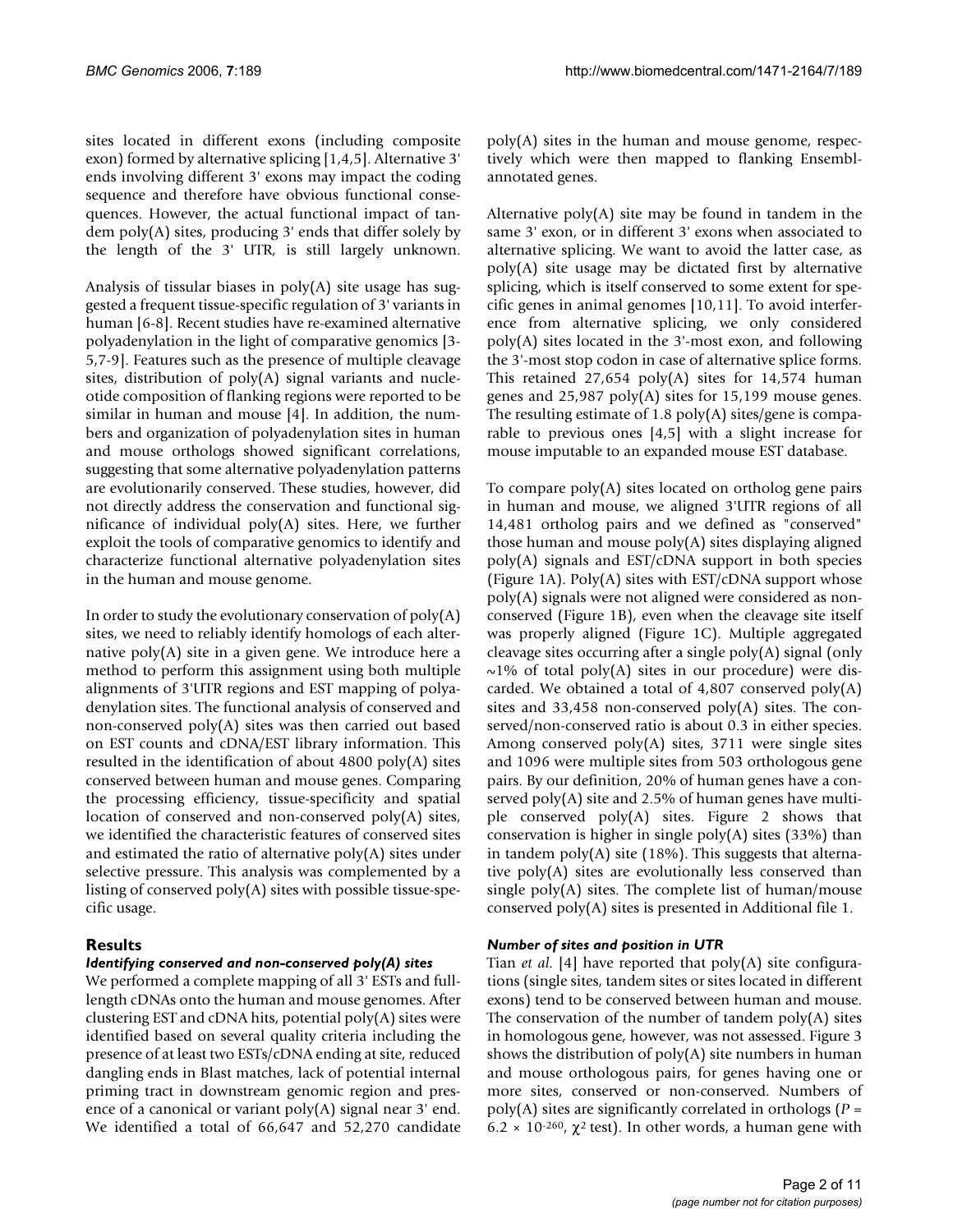

Definition of conserved and non-conserved polyadenylation sites. Cleavage sites are shown by flags and polyadenylation signals are shown by black squares. (A) sites are within 30 bp of each other and aligned associated signals: conserved; (B) sites are within 30 bp of each other, however, their associated signals are not aligned: non conserved; (C) although the sites themselves are aligned, their signals are not: non conserved.

multiple poly $(A)$  sites tends to have multiple poly $(A)$  sites in mouse too, suggesting that a selective mechanism acts on the number of alternative polyadenylation sites.

Do conserved tandem poly(A) sites show any positional preference in the 3'UTR region? We examined all tandem poly(A) sites, and classified them as "proximal" or "distal" according to their position relative to the stop codon. For genes with an odd number of sites, the site located in the central position was excluded (10% of sites overall). Figure 4 shows relative locations of conserved and non-conserved tandem poly(A) sites. In both human and mouse,



#### **Figure 2**

Proportion of conserved sites among single sites and among tandem sites, in human and mouse.

conserved sites tend to occur more often in the proximal part of the UTR, while non-conserved sites tend to occur more often in the distal part.

| Number of poly(A) sites (mouse) |  |  |  |  |
|---------------------------------|--|--|--|--|
|---------------------------------|--|--|--|--|

| Number of poly(A) sites (human) |   | 1      | 2      | 3     | 4     | 5     | 6    |
|---------------------------------|---|--------|--------|-------|-------|-------|------|
|                                 | 1 | 3226   | 1073   | 338   | 102   | 36    | 9    |
|                                 |   | (2521) | (1240) | (578) | (258) | (109) | (54) |
|                                 | 2 | 1159   | 722    | 313   | 122   | 52    | 25)  |
|                                 |   | (1263) | (621)  | (290) | (129) | (54)  | (27) |
|                                 | 3 | 421    | 387    | 219   | 116   | 41    | 24)  |
|                                 |   | (638)  | (314)  | (146) | (65)  | (28)  | (14) |
|                                 | 4 | 172    | 191    | 146   | 76    | 33    | 19   |
|                                 |   | (340)  | (167)  | (78)  | (35)  | (15)  | (7)  |
|                                 | 5 | 80     | 74     | 79    | 46    | 23    | 10   |
|                                 |   | (172)  | (85)   | (39)  | (18)  | (7)   | (4)  |
|                                 | 6 | 26     | 43     | 42    | 30    | 17    | 9    |
|                                 |   | (92)   | (45)   | (21)  | (9)   | (4)   | (2)  |

# Figure 3

Distribution of ortholog gene pairs against polyadenylation site numbers in human and mouse genes. Table cells provide numbers of orthologous gene pairs in function of the number of polyadenylation sites in human genes (rows) and in mouse genes (columns). Expected values, based on the null hypothesis that there is no correlation, are shown in parentheses. Correlation *P* value:  $6.2 \times 10^{-260}$  ( $\chi^2$  test).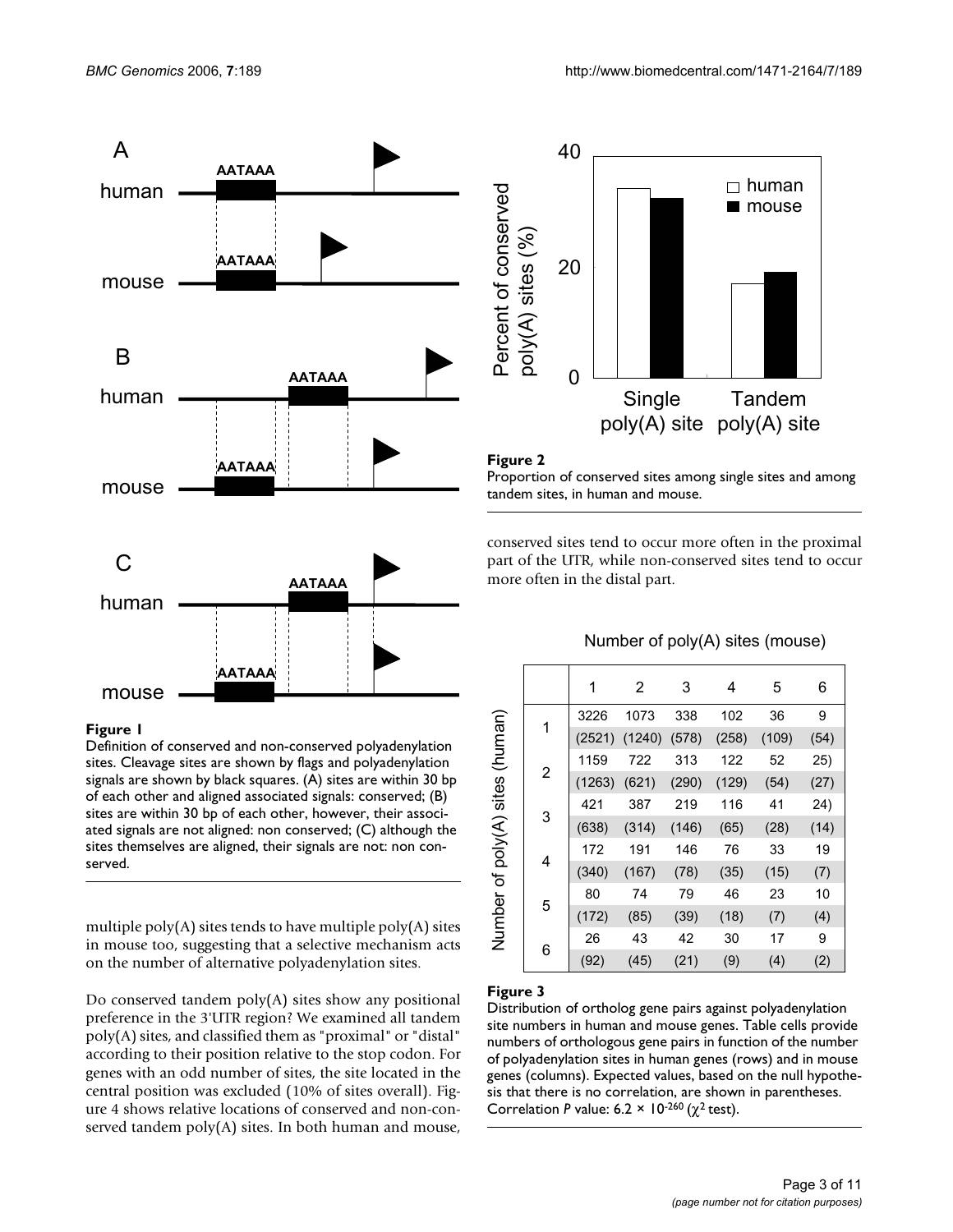

Distribution of polyadenylation sites in proximal or distal parts of 3'UTRs. Numbers of conserved sites ("Cons", white) and non-conserved sites ("Non-cons", black) located in proximal or distal parts of 3'UTR regions are shown for human

#### *Processing efficiency*

We estimated the relative processing efficiency (RE) of poly(A) sites based on EST counts, normalized in such a way that the highest EST count of all poly(A) sites from the same gene had a value of one. This eliminates biases resulting from different EST coverage in different genes and between human and mouse (see Methods). Figure 5A compares the human/mouse correlation coefficients of RE in conserved poly(A) sites ( $r = 0.45$ , arrow) and in 10,000 sets of randomly selected non-conserved sites from orthologous genes (histogram). The relative efficiency of conserved poly(A) site is correlated between human and mouse, while that of non-conserved sites from orthologous genes is not.

Figure 5B shows the distribution of relative efficiencies in conserved and non-conserved poly(A) sites. If one considers as "major" any site with RE above 0.5, then conserved sites are more often of the major type (85%) than nonconserved sites (75%). This observation raises a question about the nature of conserved sites. Is the higher processing efficiency of conserved sites associated to some selective constraint, or to the presence of non-functional and/ or misprediction among non-conserved sites? To answer this question, we subdivided non-conserved mouse sites according to their conservation or lack thereof in rat orthologous genes (Figure 6). Poly(A) sites conserved between mouse and rat behave in the same fashion as poly(A) sites conserved between mouse and human, *i.e*. with a predominance of "major" sites. This suggests that the higher efficiency of conserved human/mouse sites is due firstly to their status of biologically functional sites, rather than to a property of ancient conserved sites.



#### **Figure 5**

Relative efficiency of conserved and non-conserved polyadenylation sites. (A) Distribution of 10,000 control correlation coefficients each computed from 1000 random pairs of nonconserved sites from orthologous human and mouse genes. Arrow indicates the correlation coefficient observed for pairs of conserved sites (*r* = 0.45). (B) Distribution of relative efficiency of conserved and non-conserved polyadenylation sites. Number of sites in human (white) and mouse (black) is plotted against relative efficiency.

#### *Tissue specificity*

We then analyzed the tissue specificity of  $poly(A)$  sites based on the eVOC expression ontology system [12]. Version 2.6 of eVOC maps each of the 9,478 human EST libraries to a formalized tissue description. As a mouse version of eVOC was not available at the time of the study, we further mapped 556 mouse EST libraries using the same formal description system (See Materials and Methods). We obtained for each poly(A) site the number of different tissues in which the site is observed, among the 12 possible top-level eVOC tissue categories. Since tissue counts are highly dependent on EST coverage, we normalized tissue counts versus an expected number of tissues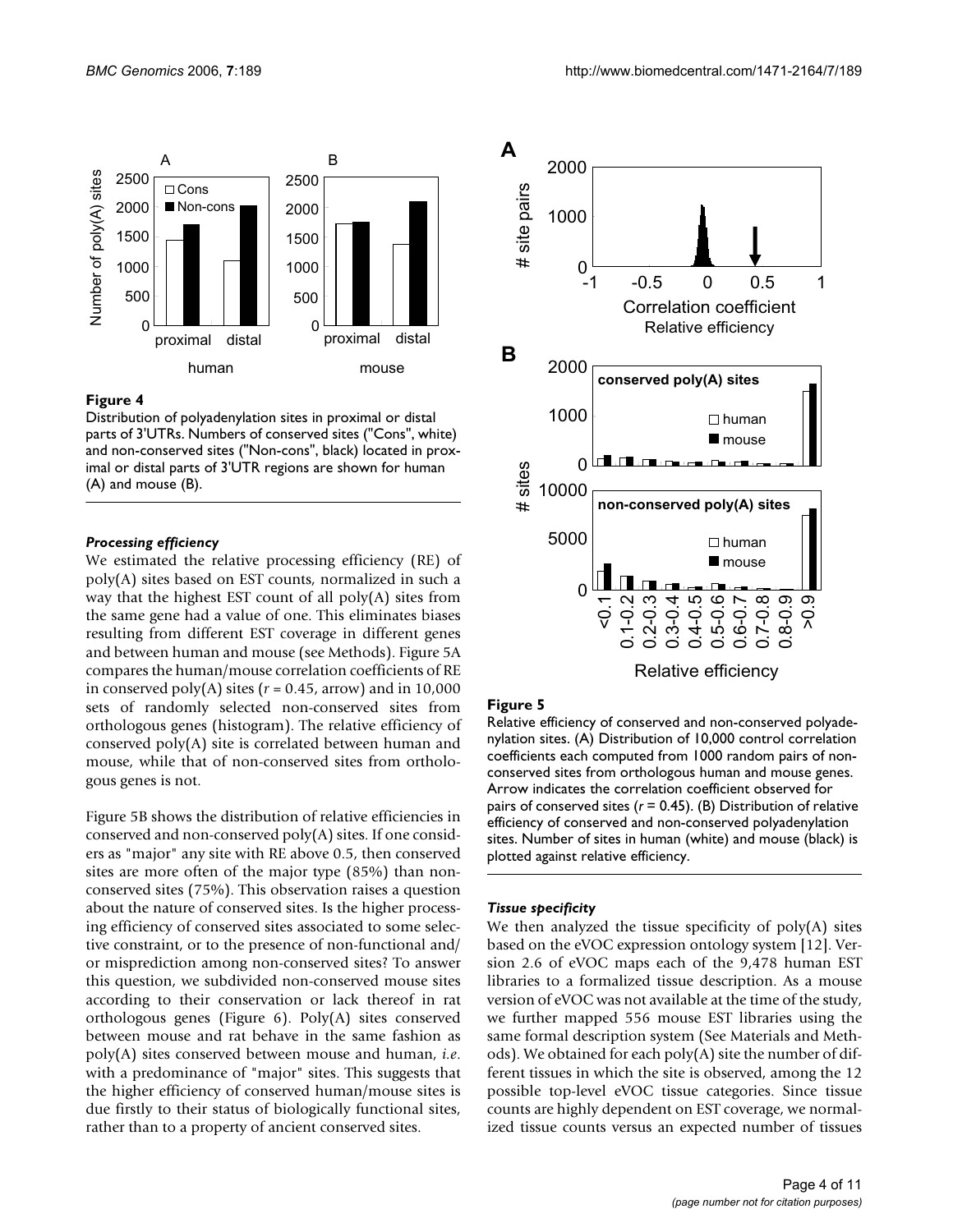

Rat conservation of mouse non-conserved sites. Left: ratio of mouse polyadenylation sites that are non-conserved in the human genome and are conserved in rat. Right: ratio of mouse polyadenylation sites that are non-conserved in the human genome and are non-conserved in rat. Ratios are given for minor (RE<0.5) and major (RE>0.5) sites.

obtained from a random EST sample of same size. Our measure of tissue specificity is the log ratio of observed *vs*. expected number of tissues. About 10% of tandem poly(A) sites have a tissue specificity below -0.5 (high specificity) and <3% above 0.5 (low specificity). Non-conserved poly(A) sites showed no correlation in tissue specificity (Fig 7A, histogram), while conserved sites had weakly correlated tissue specificities (*r* = 0.10, Fig 7A, arrow). This observed difference is not significant based on a T-test performed after Fisher's z-transformation of the *r* value ( $P < 0.5$ ).

To circumvent possible gene-level expression biases, we measured a "relative tissue specificity" (RTS), by assigning a value of 1 to the poly(A) site with the broadest tissue distribution in a gene. Each gene thus has at least one site with RTS = 1. The distribution of other sites is shown in Figure 7B. Interestingly, very few sites have a RTS below 0.5. The fact that most sites have a RTS close to 1, that is close to the broadest possible tissue distribution for this gene, means variations in tissue specificity between successive poly(A) sites in a gene are generally limited. We used the median RTS to distinguish "broad" from "narrow" sites (we preferred these terms over "constitutive" and "specific" since these would suggest an absolute usage level, while here we only measure relative usage). Sites with an RTS above median (0.90 for human, 0.88 for



#### Figure 7

Relative tissue-specificity of conserved and non-conserved polyadenylation sites. (A) Distribution of 10,000 control correlation coefficients each computed from 1000 random pairs of non-conserved sites from orthologous human and mouse genes. Arrow indicates the correlation coefficient observed for pairs of conserved sites (*r* = 0.10). (B) Distribution of relative tissue-specificities in conserved and non-conserved polyadenylation sites. Number of sites in human (white) and mouse (black) is plotted against relative tissue specificity.

mouse) are said to display a "broad" tissue distribution while other sites are said to display a "narrow" tissue distribution. Based on this definition, broad and narrow tissue distributions are equally frequent among conserved and non-conserved sites (Figure 7B). Broad and narrow tissue distributions are also equally distributed among major and minor sites (Additional file 2).

#### *Spatial preferences* **vs***. efficiency or specificity*

We examined the relationship between the spatial organization of tandem poly(A) sites and site efficiency or specificity. Poly(A) sites were classified as major/minor or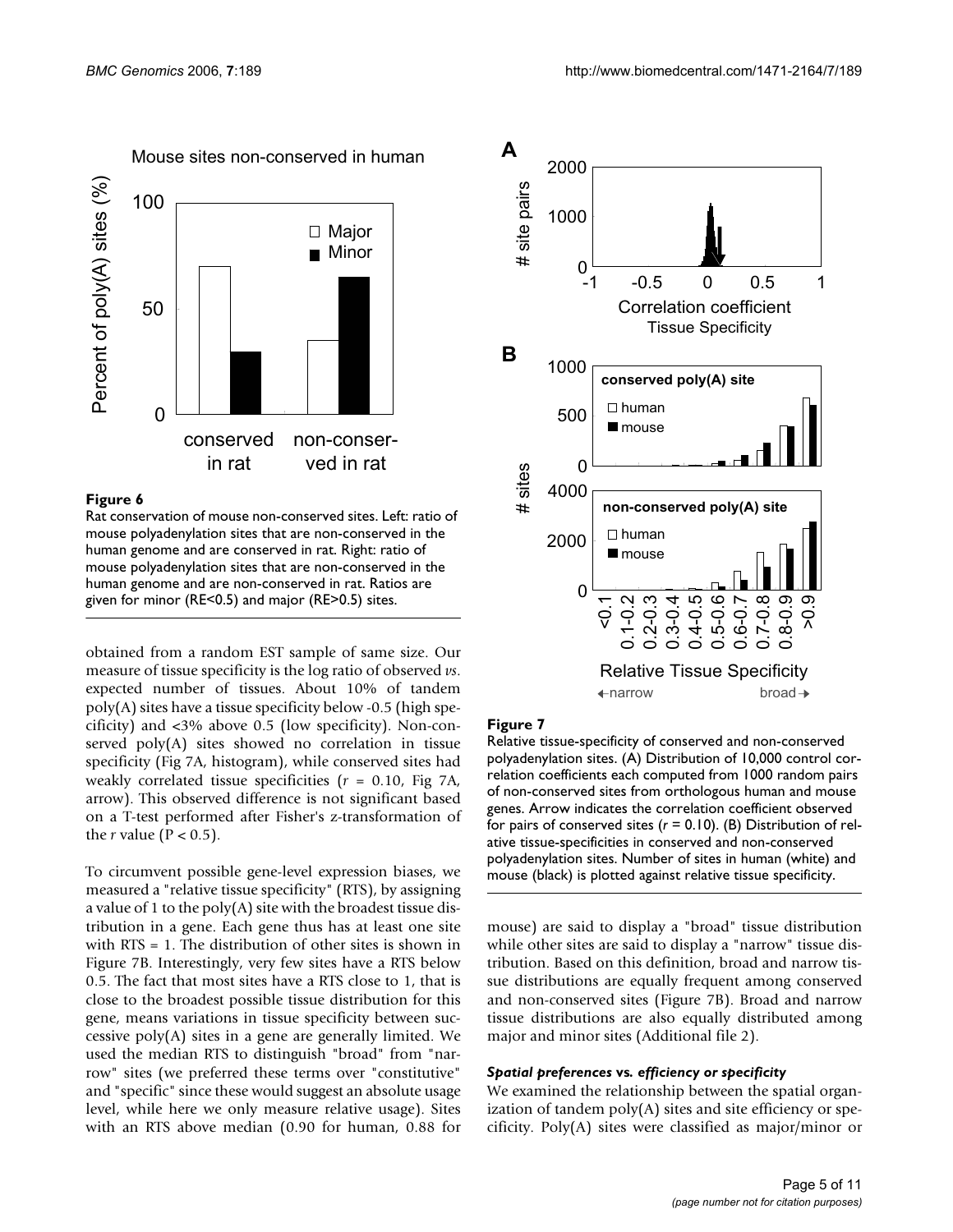narrow/broad as described above, and their spatial organization was observed in genes containing two or more tandem conserved sites. A "conserved usage pattern" was recorded when successive tandem sites had the same efficiency and/or specificity pattern in human and mouse orthologs (Figure 8A). We observed that 53% of genes with tandem conserved poly(A) sites had a conserved efficiency pattern (227 gene pairs), significantly higher than expected by chance (146 gene pairs, binomial distribution  $P = 9.7 \times 10^{-28}$ . Comparing expected and observed values, 81 genes would have a poly(A) site efficiency pattern under selection. This tendency is not observed for tissue



B



# **Figure 8**

Spatial efficiency/specificity patterns and conservation. (A) Definition of spatial efficiency/specificity patterns. Ortholog gene pairs with identical numbers of conserved polyadenylation sites are considered. A conserved pattern is defined as a series of sites between two orthologous genes, where each site bares the same properties (major/minor or broad/narrow) as its orthologous counterpart (e.g. gene X). All other patterns are defined as non-conserved (e.g. gene Y). (B) Relationship between tandem poly(A) site spatial patterns and conservation. The first row shows different patterns in which one major site is conserved. The second row shows different patterns in which two sites are conserved. Numbers of human genes ("h") and mouse genes ("m") displaying each pattern are shown. Circled numbers indicate ratio of patterns in second row over patterns in first row.

specificity: 133 gene pairs have a conserved tissue specificity pattern *vs*. 141 expected by chance.

In Figure 8B, we focus on genes containing at least one conserved major site, as a surrogate for sites existing prior to human-mouse divergence. We then observe how such sites are associated to flanking conserved (black) or nonconserved (gray) sites, using flanking non-conserved sites as surrogates for emerging sites. Interestingly, while emerging minor sites are as frequent on the 5' or 3' side of existing major sites (top row), pairs of conserved sites (bottom row) are twice more often 5'minor/3'-major than 5'-major/3'-minor. This suggests that selection of alternative poly(A) sites favors the pattern 5'-minor/3'-major over the pattern 5'-major/3'-minor.

# *Differentially processed Poly(A) sites*

We define here as differentially processed those alternative poly(A) sites with a significantly biased usage in any tissue class, as compared with other  $poly(A)$  sites from the same gene. Differential usage was measured using a Fisher test as previously reported [6]. Using a Bonferroni correction for multiple testing, five conserved and 84 non-conserved sites are differentially processed in human (54 and 369, respectively, in mouse).

We examined the relationship between differential processing and site efficiency or tissue specificity. Consistently with a recent study of tissue-specific polyadenylation [8], minor sites are more often differentially processed than major sites (Figure 9A). Although this study did not identify tissue biases in major sites, we do observe a few occurrences (9 in human, 64 in mouse) of major sites with differential processing. Differential processing is also much more frequent in non-conserved than in conserved sites (Figure 9B).

Expectedly, there is a high correlation between differential usage and the "narrow" or "broad" status of a site. Differentially processed sites are about three times more often of the narrow type than of the broad type (data not shown). Although counterintuitive, some poly(A) sites can be at the same time differentially processed and of broader usage, because our specificity measure is relative and always classifies as broad the site with the broadest tissue usage, even when usage is restricted to a single tissue.

A list of differentially processed, conserved poly(A) sites is presented in Additional file 3. Differentially processed sites are observed in all tissue classes (Figure 10). The apparent overrepresentation of urogenital and nervous systems is not significant when EST library coverage is taken into account. EST coverage is not sufficient either to provide interspecies confirmation of tissue biases. No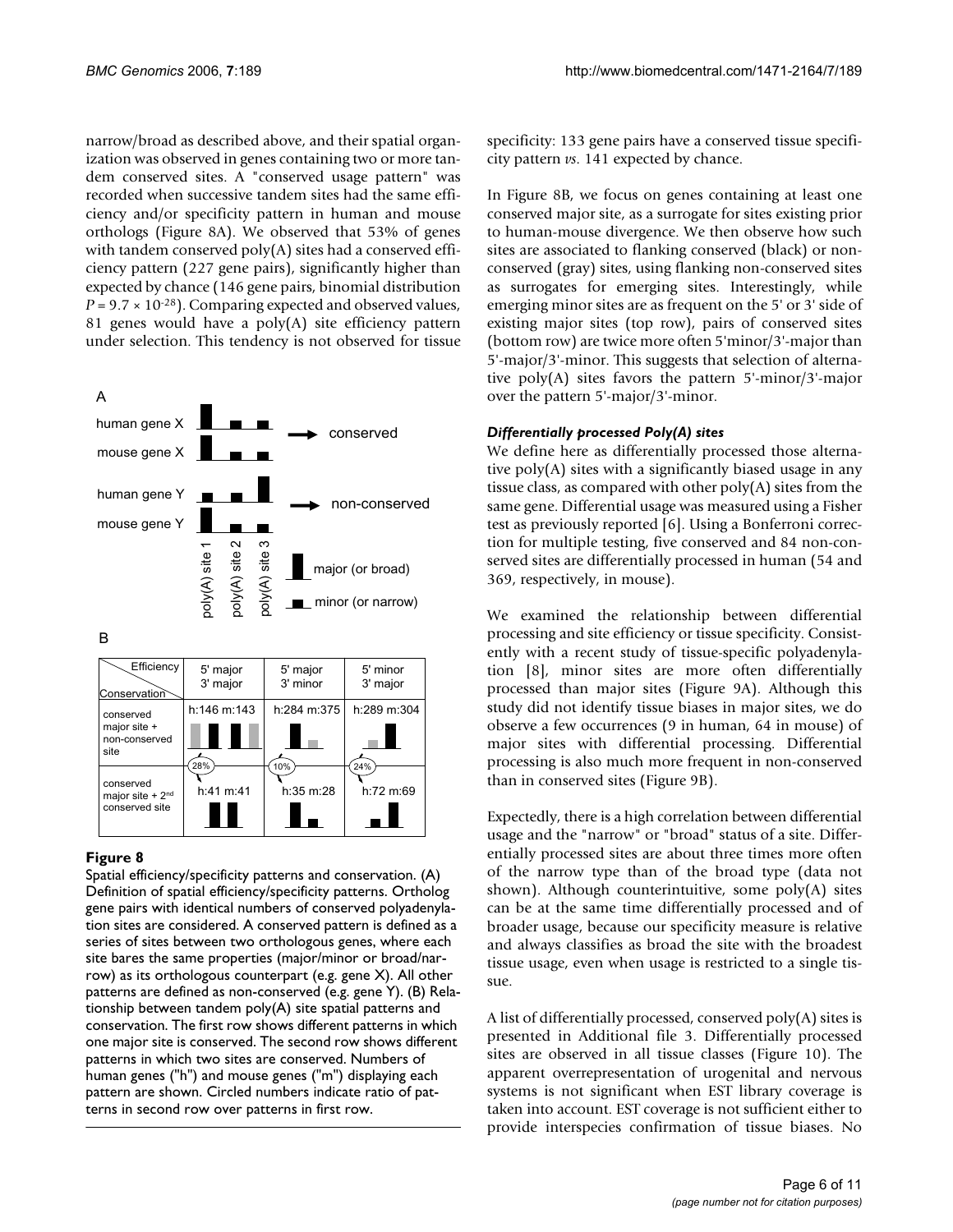

Distribution of differentially-processed polyadenylation sites. (A) Ratio of differentially-processed sites (*P* < 0.05, Fisher's exact test with Bonferroni correction) against total sites, for human (white) and mouse (black) genes, shown for major and minor sites. (B) Ratio of differentially-processed sites (*P*  < 0.05, Fisher's exact test with Bonferroni correction) against total sites, shown for conserved and non-conserved sites. Value above each bar show absolute numbers of differ-



## Figure 10

Tissue-distribution of differentially-processed, polyadenylation sites, in human (white) and mouse (black).

conserved site is found differentially processed in both human and mouse after Bonferroni correction.

#### *Conserved sequence motifs around conserved sites*

As our criteria for poly(A) site conservation imply a correct alignment of poly(A) signals, we suspected that conserved sequences around poly(A) signals could also contribute to poly(A) site conservation. This region is known to contain elements such as the USE (upstream sequence element) and DSE (downstream sequence element), two U-rich elements involved in the control of poly(A) site efficiency [13-15], as well as a number of potential regulatory motifs of unknown function [7]. A possible explanation for proper signal alignment and increased cleavage efficiency at conserved poly(A) sites could be related to the occurrence of such control elements in both human and mouse orthologs. Although downstream regions appear slightly more U-rich in conserved sites than in non-conserved sites (see Additional file 4), indicative of stronger DSE elements [15], we could not find overrepresented sequence motifs occurring in more than a few conserved sites. Therefore, there is no widespread cis-regulatory element that would explain poly(A) site conservation.

## **Discussion**

We introduced here a definition of conserved poly(A) sites as sites supported by 3' ESTs or full length cDNAs in ortholog gene pairs and located downstream of a properly aligned AAUAAA or variant signal in the pairwise 3' UTR alignment. Applying this rule to human and mouse orthologs, we observed 4,807 conserved poly(A) sites, *i*.e. about 22% of the human sites tested. Only a third of the human/mouse orthologous gene pairs contains one or more conserved sites by this definition.

Gene Ontology (GO) term analysis suggests links between alternative polyadenylation and specific functions. As previously reported [4], genes with tandem poly(A) sites are enriched in terms "intracellular" (cellular component; GO:0005622) and "protein transport" (biological process; GO:0015031). Now, if all tandem sites are used as a reference, genes with *conserved* tandem sites are further enriched for terms "nucleus" (cellular component; GO:0005634, number of gene n = 129, *P* = 5.5 × 10-5 for human and n = 125,  $P = 1.0 \times 10^{-7}$  for mouse) and "ubiquitin cycle" (biological process; GO:0006512, n = 27, *P* =  $6.2 \times 10^{-6}$  for human and n = 23,  $P = 8.4 \times 10^{-5}$  for mouse). The nucleus encompasses evolutionally conserved DNA and RNA processing machineries. Alternative polyadenylation may be more conserved in genes within such cellular systems. The ubiquitin cycle is also well conserved among eukaryotic genomes and involves genes containing highly conserved 3' UTR elements in vertebrates [16]. This is consistent with posttranscriptional regulations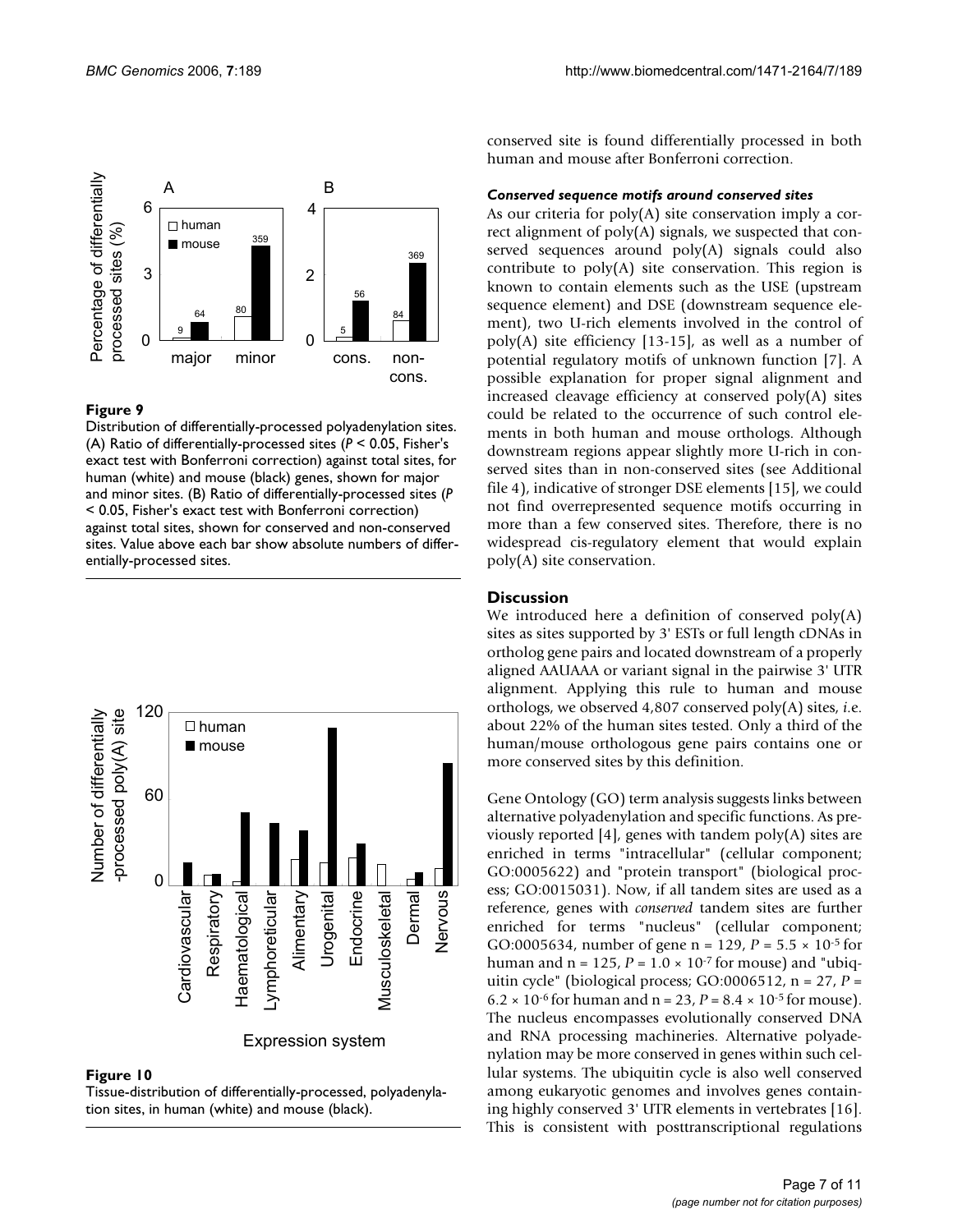involving this region and hence with a selective pressure for conserved tandem poly(A) sites.

Among genes with tandem poly(A) sites (70% of our mapped gene set), the most frequent patterns involve either only non-conserved sites  $(\sim 3000$  genes) or a single conserved site flanked by non-conserved sites (~2000 genes). There are only about 500 genes with two or more conserved  $poly(A)$  sites. When comparing the efficiency and specificity of poly(A) sites in a tandem configuration, a general picture emerges where conserved sites generally show a higher efficiency and fewer instances of differential processing than non-conserved sites. The majority of minor or tissue-specific sites are non-conserved, suggesting that alternative polyadenylation is most frequently a species-specific event. This is reminiscent of what was observed for alternative splicing. Modrek *et al*. [10] reported that, for skipped exons, major forms are more often conserved than minor forms, thus suggesting that alternative splicing is more often species-specific as well.

We found that processing efficiency was significantly correlated between human and mouse at conserved sites. Again, this pattern is reminiscent of that observed for alternative splicing. Looking at conserved alternative splicing events, Kan *et al*. observed strong correlations of human/mouse expression levels that were suggestive of functional alternative splicing events [11].

We observed that the spatial organization of major/minor poly(A) sites in a gene is conserved more often than expected by chance. This suggests that, for some genes, specific usage patterns of alternative  $poly(A)$  sites were established prior to the human/mouse divergence and were maintained by selection. We estimate this should concern no more than one hundred genes.

The large number of non-conserved poly(A) sites, especially among tandem sites, suggests that gain/loss of alternative  $poly(A)$  sites is a frequent event in mammalian genomes. New poly(A) signals may arise from duplications, insertion events or point mutations. The latter is probably a more parsimonious hypothesis when considering the AU-rich nature of non-coding human sequences and the presence in UTRs of AU-rich elements such as the AREs, resembling poly(A) signals. However, new signal arising from point mutation are most likely deprived from enhancing elements and hence should produce transcript isoforms in very small quantities, especially if located downstream of a strong site. On the other hand, poly(A) sites resulting from duplication or insertion of a functional signal and its associated enhancing elements maybe readily functional and able to compete effectively with alternative sites.

Are new alternative sites selectively neutral and what is their fate? Novel 3' variants can be non-neutral for instance when containing regulatory motifs such as miRNA targets or destabilization elements, or when affecting translation efficiency through the sheer effect of 3' UTR size [17]. Our observation that tandem poly(A) sites are generally less conserved than unique sites suggests that most novel sites are quickly lost and therefore are either neutral or deleterious. Interestingly, spatial patterns of the type 5'-major/3'-minor are underrepresented in conserved tandem sites (Figure 8B). This is consistent with a model where novel poly(A) sites arising 3' to existing sites tend to be lost more quickly, unless stronger than existing 5' sites. Through the accidental occurrence and loss of novel poly(A) sites in the 3' UTR, natural selection would thus tend towards a topology involving a minor short isoform and a major long isoform, which is indeed the most frequent topology observed for polyadenylation isoforms [2].

# **Conclusion**

We used comparative genomics to identify and characterize functional polyadenylation sites in the human and mouse genomes. A genome-wide computational analysis of alternative polyadenylation sites allowed us to identify about 4800 conserved poly(A) sites. Conserved sites display a higher processing efficiency than non-conserved sites, but display no difference in tissue distribution. We focused on tandems of conserved sites and sought biases in site usage and position in UTR. The 5'/3' order of major and minor sites in conserved tandems is more conserved than expected by chance, suggesting that selective pressure acts on poly(A) site usage and therefore that resulting alternative transcripts may have functional significance. Some unanticipated patterns deserve further scrutiny, such as major sites with a predicted differential usage, or conserved sites that yet are of the minor or tissue-specific type. Transcripts displaying such unexpected poly(A) site usage patterns could be prioritized for experimental validation.

# **Methods**

# *Poly(A) site prediction*

EST sequences were obtained from dbEST v. 01/06/05 (6,009,051 human, 4,314,509 mouse and 623,741 rat ESTs). Full-length cDNA sequences were obtained from H-Inv 1.8 (41,118 sequences) [18] and FANTOM 2.01 (60,770 sequences) [19]. ESTs annotated as 3' were extracted (2,029,534 human, 1,864,874 mouse and 293,597 rat ESTs) and trailing  $poly(A)$  or  $poly(T)$ sequences of 5 nt or more were removed, with one mismatch (non-A or non-T) allowed for polyA/T tails of 10 or more. Both 3' EST and cDNA sequences were aligned to the repeat-masked human genome v27.35a.1, mouse genome v27.33c.1 and rat genome v27.3e.1 using the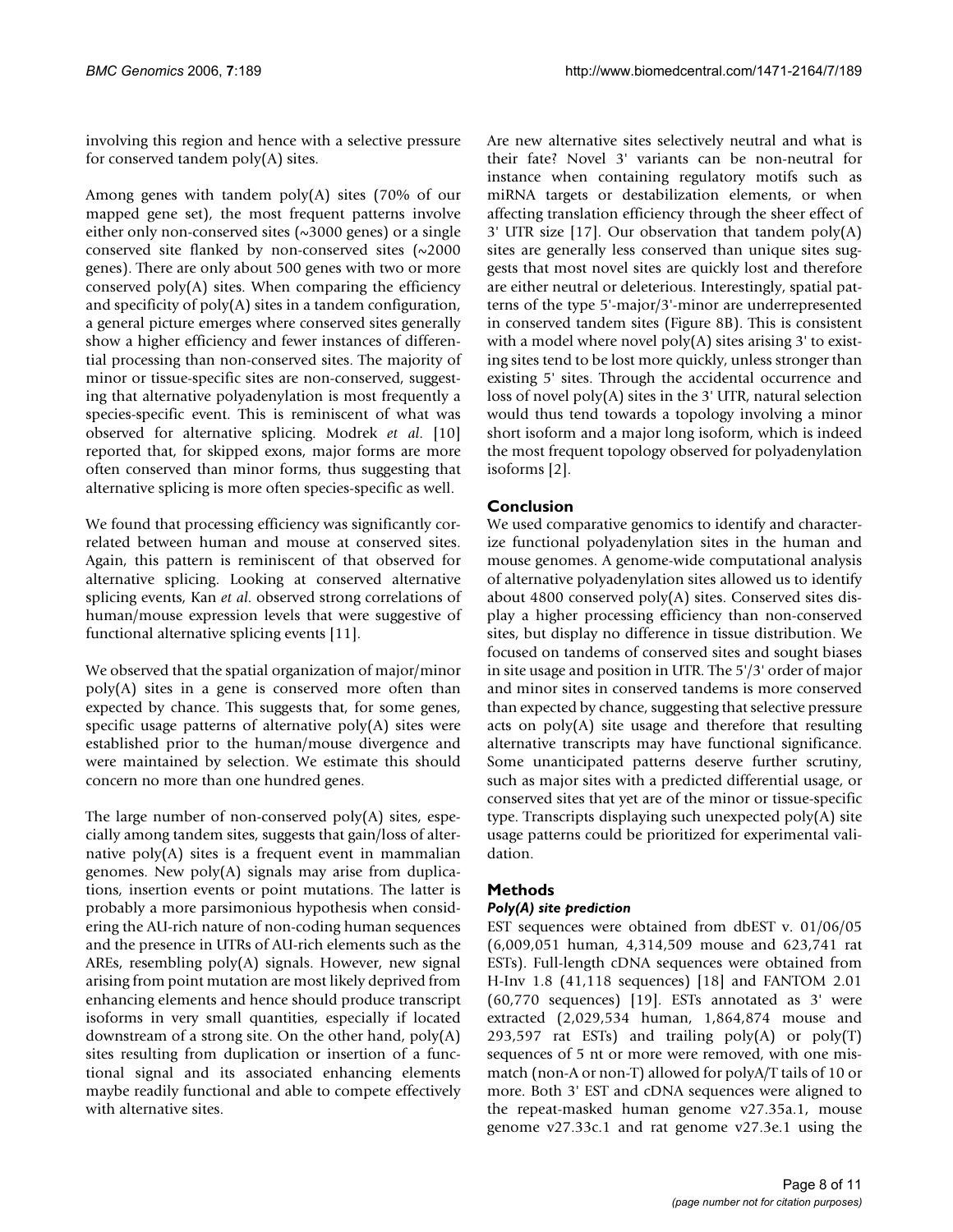Megablast program [20]. We did not use a specific exon junction mapping software, since we were only interested in the terminal part of the 3' exon. All hits presenting at least 95% identity with the genomic sequence were retained (hit size >28 nt at default E-value). Partial hits flanking a repeat masked region of the genome were then realigned to the locally unmasked region. Hits with 95% identity after this step were retained. Clusters were formed with ESTs having either their 5' or 3' extremities falling within a 10 nt distance. ESTs were not oriented at this stage. Each cluster was analyzed using a sliding window to locate the most likely cleavage site, defined as the position where the window contains the most EST/cDNA ends. The following filters where then applied:

(i) Dangling ends: discard hits with more than 5 unmatched nt at cleavage site

(ii) Internal priming: discard cleavage sites flanked by Arich region (at least 9 As out of 10 nt) in the 50 nt downstream genomic sequence

(iii) Poly(A) signal: retain only cleavage sites where 30 nt upstream genomic sequence contains one of the 11 variant poly(A) signal identified in our previous study [2]: AATAAA, ATTAAA, AGTAAA, TATAAA, CATAAA, GATAAA, AATATA, AATACA, AATAGA, AATGAA, ACTAAA

Only those cleavage sites passing the filters and supported by at least two ESTs/cDNAs were retained as predicted  $poly(A)$  sites. From the starting  $EST/cDNA$  datasets we finally retained 718,927 ESTs and 19,626 full length cDNAs to identify 66,647 different poly(A) sites in human, 739,259 ESTs and 23,069 full length cDNAs to identify 52,232 different poly(A) sites in mouse and 119,946 ESTs to identify 27,494 different poly(A) sites in rat.

# *Assignment of tandem Poly(A) signal sites*

Poly(A) sites were assigned to transcript sequences taken from Ensembl 27.35a.1 [21]. If the poly(A) site lied within one or more annotated transcripts, downstream of the end of translation, the site was affected to each of these transcripts. If the poly(A) site lied upstream of the end of translation, then it was considered as "in CDS" and is not used for analysis. If the  $poly(A)$  site did not map to any annotated transcript, it was affected to the nearest 5' transcript. Poly(A) signals were assigned to their respective poly(A) sites by taking the signal that was closest to the 5' most poly $(A)$  site in each cluster. Only poly $(A)$  sites mapping to the 3'-most exon of an Ensembl gene or its genomic downstream region up to 10 kb were considered further.

# *Assignment of conserved Poly(A) sites*

Ortholog human/mouse (or mouse/rat) gene pairs were obtained from EnsMart [22]. All genes with paralogs were omitted from the analysis. 3'UTR regions assigned in Ensembl including up to 10 kb downstream genomic sequence of all transcripts were aligned by ClustalW with default parameter. Predicted Poly(A) sites were then defined as conserved if they were within a distance of 30 bp of a properly aligned poly(A) signal and had EST-support in both human and mouse. In the case where multiple poly(A) signals were associated to a single cleavage site, the signal closest to the cleavage site was used for the analysis. Multiple cleavage sites that were associated to the same poly(A) signal were omitted.

# *Mouse eVOC ontology mapping*

Anatomical terms in mouse cDNA libraries were mapped to anatomical systems from the eVOC ontology ver 2.6 [12]. Terms that matched exactly to human eVOC terms were kept and all mixed terms (e.g. lung and colon) were manually checked to see if each component could match to a human eVOC term. Any terms that could not be directly mapped were classified as "unclassifiable". Finally all libraries were assigned to 12 anatomical systems: anatomical site, cardiovascular, respiratory, hematological, lymphoreticular, alimentary, urogenital, endocrine, musculoskeletal, dermal, nervous and unclassifiable.

# *Correlation analysis*

 $\chi^2$  test, t-test, calculation of correlation coefficient and Fisher's z-transformation were performed using Microsoft Excel 2002. Distributions of observed and random distributed values were calculated using dedicated Perl scripts.

# *Efficiency and tissue specificity*

All EST counts were performed after discarding EST libraries annotated as normalized in the dbEST database (3% of overall human and mouse libraries). The relative efficiency *R* of a poly(A) site was calculated as a ratio of number of ESTs,

$$
R_i = \frac{n_{X,i}}{n_{X,\text{max}}}
$$

where  $n_{x,i}$  is the number of ESTs of poly(A) site *i* within gene *X*, and  $n_{X,max}$  is maximum number of ESTs of any tandem poly(A) site within gene X.

Sites with a ratio higher than 0.5 were defined as "major" (high efficiency), while other sites were defined as "minor" (low efficiency).

The specificity of a poly(A) site was defined as the number of different expression systems in which this site was uti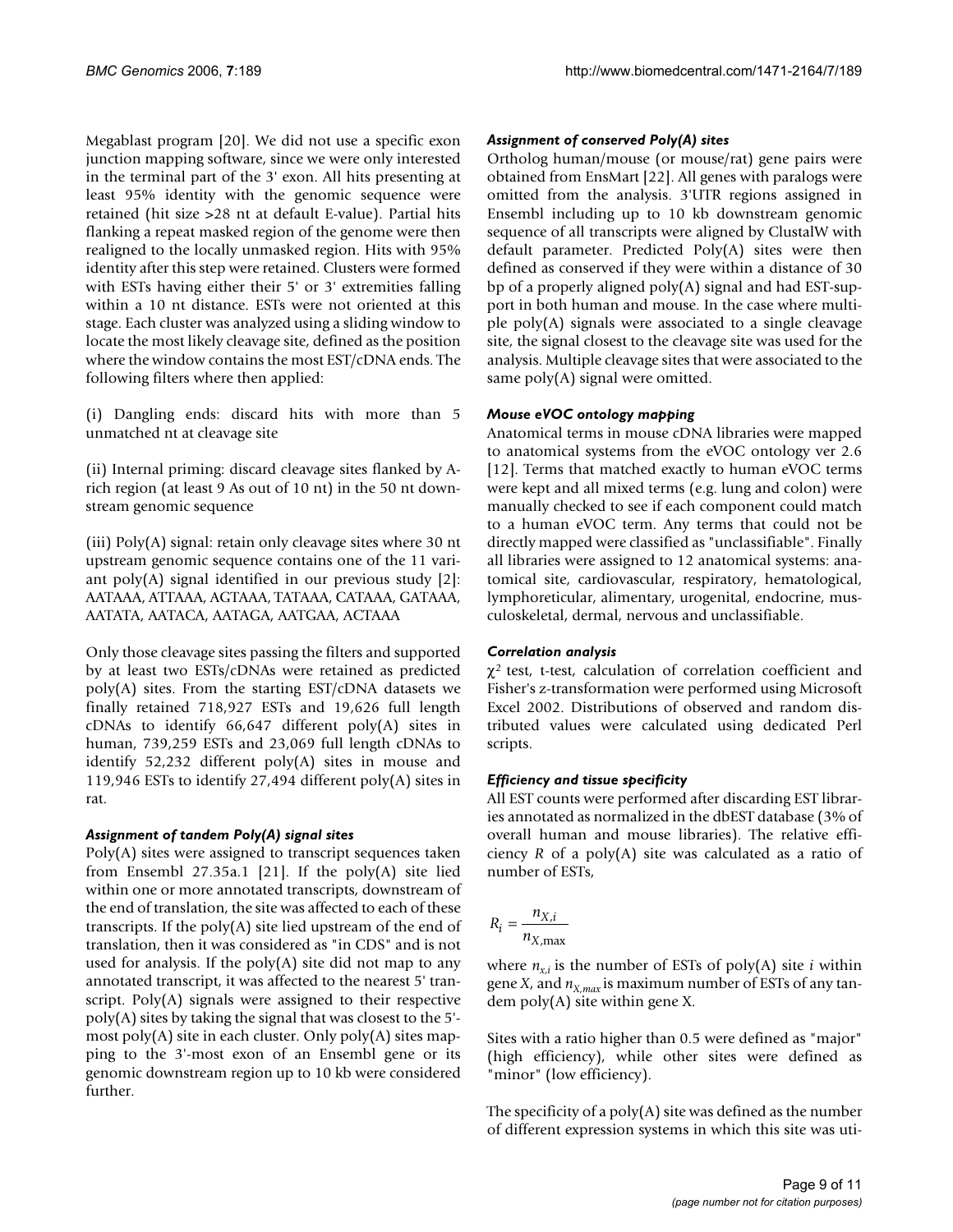lized, normalized by the number of supporting ESTs as follows. For a poly(A) site supported by *N* ESTs, we calculated an expected number of expression systems as the average number of expression systems obtained in 10,000 random sets of *N* ESTs sampled from the complete set of ESTs mapping any poly(A) site. Specificity S was then calculated as the log-ratio of the number of expression systems:

$$
S = \log\left(\frac{T}{T_{sim[n]}}\right)
$$

where *T* is observed number of different expression system in each poly(A) site, *Tsim [n]* is the simulated number of different expression systems for *n* ESTs.

For genes with tandem  $poly(A)$  sites, a relative tissue specificity *U* was calculated for each site, as the ratio of tissue specificities:

$$
U_i = \frac{S_{X,i} - S_{\min}}{S_{X,\max} - S_{\min}}
$$

where  $S_{X,i}$  is tissue specificity of each tandem poly(A) site *i* within gene X, *SX*,*max* is maximum tissue specificity of tandem poly(A) site within gene X, and  $S_{min}$  is minimum value of *S* in each species. We adjusted the interval of relative tissue specificity to 0–1; 0 being the most specific site and 1 being the least specific. Median ratio was 0.90 for human, 0.88 for mouse. Sites with a ratio higher than these values were defined as "broad" while others were defined as "narrow".

A usage pattern was defined as the sequence of relative efficiencies or relative tissue specificities for all tandem poly(A) sites in a gene. For each usage pattern, the expected value E of the number of gene pairs that could randomly bare this pattern was calculated from a random combination of human and mouse gene pairs with conserved tandem poly(A) sites as described below. For a number of conserved poly(A) sites *j*, the list of relative usage patterns *L* [j, k] was defined by

$$
L [j, k] = \{ [r_1, r_2, ..., r_j]_1, [r_1, r_2, ..., r_j]_2, ..., [r_1, r_2, ..., r_j]_k \}
$$

where  $r_i = \{major or minor\}$  or  $\{ broad or narrow\}$ . For a number *N* of genes and the number of conserved poly(A) sites j, a probability *P* for human and mouse poly(A) sites having pattern *L* [j, k] was defined as:

$$
P_{\text{human}} = \frac{N_{L[j,k], human}}{N_{total}}, P_{\text{mouse}} = \frac{N_{L[j,k], mouse}}{N_{total}}
$$

Then the expected value *E* for the maximal value of  $k$  ( $k_{max}$ )  $= 2^{j} - 1$ ) is :

$$
E = \sum_{j=1}^{j_{\text{max}}} \left\{ \sum_{k=1}^{k_{\text{max}}} \left( N_j * P_{human} * P_{mouse} \right) \right\}
$$

Expected frequencies of genes with narrow usage patterns, based on a binomial distribution, were calculated by Microsoft Excel 2002.

# *Differential use of poly(A) sites*

To identify differentially processed poly(A) sites, Fisher's tests were performed on the distribution of the number of supporting ESTs from each expression system against all other systems for each poly(A) site as previously described [6]. A Bonferroni correction for multiple testing was applied. Poly $(A)$  sites supported only by ESTs from pooled tissue libraries were omitted.

# **Authors' contributions**

TA conceived the study, performed computational analyzes and drafted the manuscript. FL performed poly(A) site mapping and annotation. WR contributed to data analysis. PB contributed to scientific directions and writing of the manuscript. DG directed the study and co-wrote the manuscript. All authors read and approved the final manuscript.

# **Additional material**

## **Additional File 1**

*List of human/mouse conserved polyadenylation sites (4,807 sites).* Click here for file [\[http://www.biomedcentral.com/content/supplementary/1471-](http://www.biomedcentral.com/content/supplementary/1471-2164-7-189-S1.xls) 2164-7-189-S1.xls]

## **Additional File 2**

*Number of tandem poly(A) sites in different expression categories.* Click here for file [\[http://www.biomedcentral.com/content/supplementary/1471-](http://www.biomedcentral.com/content/supplementary/1471-2164-7-189-S2.xls) 2164-7-189-S2.xls]

# **Additional File 3**

*List of differentially processed, conserved polyadenylation sites in human (5 sites) and mouse (54 sites).* Click here for file [\[http://www.biomedcentral.com/content/supplementary/1471-](http://www.biomedcentral.com/content/supplementary/1471-2164-7-189-S3.xls) 2164-7-189-S3.xls]

# **Additional File 4**

*Nucleotide frequencies in downstream regions of (a) poly(A) sites in VEGA genes, (b) our predicted poly(A) sites, split into (c) conserved and (d) non-conserved sites; and (e) randomly occurring AAUAAA signals in 3' UTRs.* Click here for file [\[http://www.biomedcentral.com/content/supplementary/1471-](http://www.biomedcentral.com/content/supplementary/1471-2164-7-189-S4.ppt) 2164-7-189-S4.ppt]